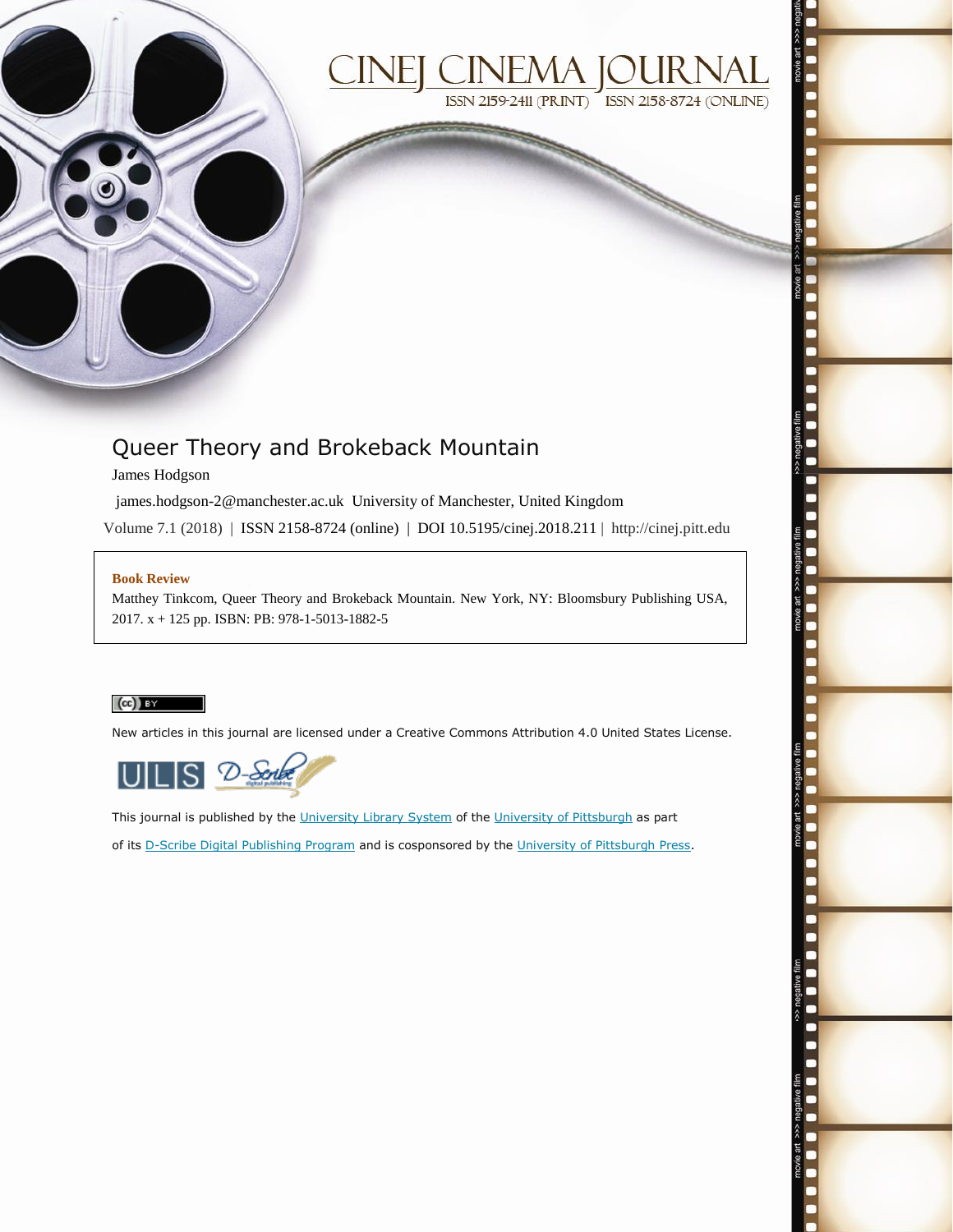## Queer Theory and Brokeback Mountain

### James Hodgson

It almost goes without saying that as a body of scholarship queer theory is at once nebulous, polemic, at times impenetrable, politically daring, occasionally solipsistic. Thinking about what it means to be 'queer', work that at least officially began with Teresa de Lauretis' seminal conference in February 1990, now proliferates across the academy, and has travelled from its home in Lesbian and Gay Studies to fields as diverse as Science and Technology Studies, Organization Studies, and International Relations (De Lauretis, 1991; Rumens, 2013; Weber, 2016; Willey, 2016). Scholars continue to say novel, political, insightful things with its particular framing and find its theses – on social norms, gender performativity, and later, on feeling, the future, homonationalism, and so on – to continually illuminate topics of contemporary life (Butler, 1990, Warner, 1993, Edelman, 2004; Puar, 2007, Ahmed, 2010; Halberstam, 2011;). Matthew Tinkcom's Queer Theory and Brokeback Mountain, published through Bloomsbury Academic, has the daunting task of providing an introduction to queer theory for readers unfamiliar with this sprawling, chimeric body of work, and offers an entry to the topic in an accessible-enough register for most undergraduate students. What makes Tinkcom's volume particularly useful is that it explains some key concepts in queer theory via the careful analysis of a single film, Ang Lee's Brokeback Mountain (Lee, 2005). Why film? Cinema, says Tinkcom, has been chosen over another form, say the novel, for straightforward reasons of accessibility. This makes sense - Brokeback Mountain is a groundbreaking cinematic exploration of same-sex love, a significant milestone in terms of recent LGBT politics, and also one of the most widely circulated films that deals with issues pertinent to queer theory.

The book is relatively short, at 125 pages, and divided into two chapters; the first provides a broad overview of queer theory and the second uses an extended analysis of Brokeback Mountain

 *CINEJ Cinema Journal:* Queer Theory and Brokeback Mountain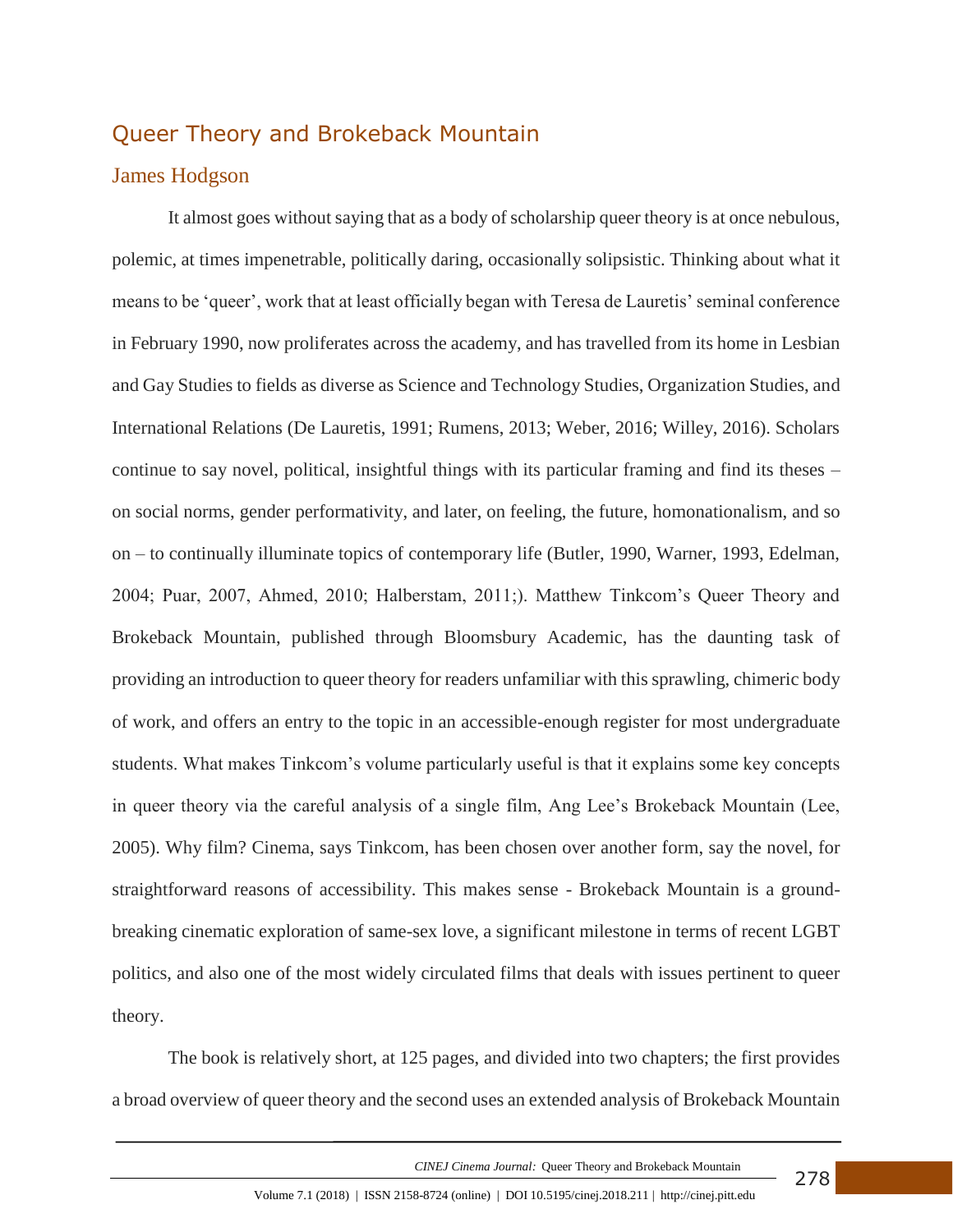to exemplify some key queer ideas. The first chapter is a solid outline of the fundamentals. One of the book's strengths is the context that it provides – not only does it cogently set out Foucault's main talking points in The History of Sexuality, arguments many consider foundational to queer thought, but it also relays the debates to which Foucault contributed (namely, psychoanalysis and sexology), which together provide enough background for a newcomer to make sense of how and why the intervention of queer theory was significant at the time. Tinkcom also includes information on familiar queer figures, moving from Foucault to Eve Sedgwick, Gayle Rubin, and then on to Judith Butler. Whilst unpacking some of the more challenging ideas with lucid, accessible language, Tinkcom's book should also be commended for emphasizing how various strands of feminist thought informed queer theory.

The second chapter begins with a biopolitical reading of the film before introducing ideas about the closet, homosociality, and the performativity of masculinity and gender. Tinkcom's achievement in this chapter is the introduction of terms at a gradual pace with plenty of textual details to explain how, for example, the biopolitical arrangements of 1960s Midwest America interlace with the closet, or how compulsory heterosexuality shapes the protagonists' sexual and kinship behavior while providing the conditions for the articulation of same-sex desire. I got the sense Tinkcom was more interested in introducing the reader to queer theory as a way of thinking about the world – the book asks readers to pay attention to how systems of meaning and social structures shape desire and identity – and is far less focused on the nuance of arguments, say, around antinormativity, or the infamous so-called anti-social thesis (Edelman, 2004; Jagose, 2015). To my mind, that makes sense for an introductory text like this. But the book also includes an important consideration of whiteness, and a fascinating discussion of the film's reception by queer audiences in China, which updates the text in relation to recent scholarship on race and on world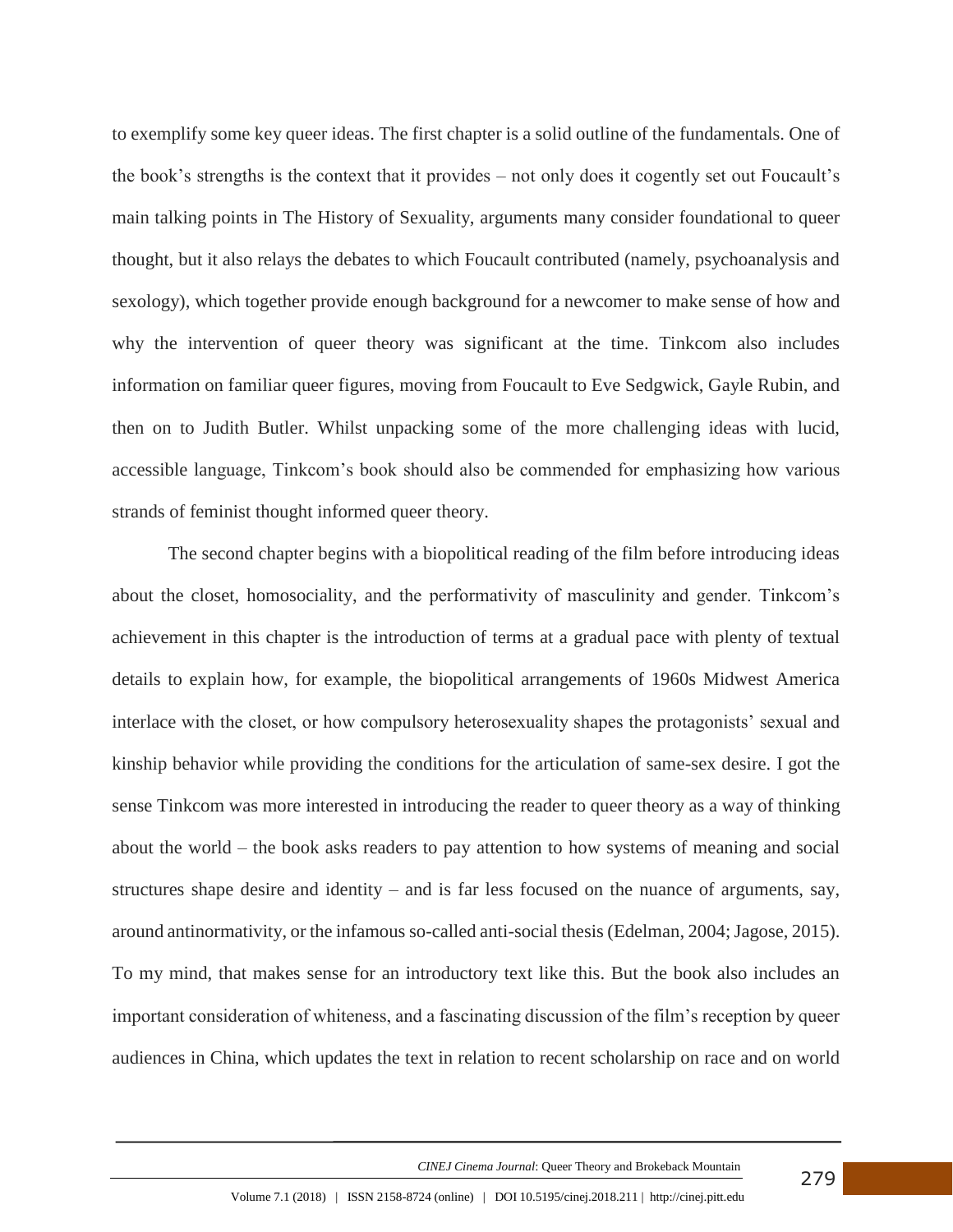cinema (Amin, 2017; Eng, 2010; Ferguson, 2004; Schoonover & Galt, 2016; Stokes, 2001) and begins to nuance queer work in ways that will be more familiar to informed audiences.

It's also worth pointing out that although Tinkcom is focused mostly on demonstrating the social and cultural construction of sexuality and gender he is ultimately using film as a lens to do so; the second chapter covers several important aspects of film analysis – genre, audience reception, and camerawork. The section on pastoral setting and the landscape is particularly compelling, and a sensible place to discuss the utopianism that characterizes some aspects of queer thinking. I might have liked some additional discussion of framing and mise-en-scène, but appreciate that a) the focus is on communicating the principles of the theory at hand and b) a wealth of excellent film scholarship already handles this (Bolton, 2011; Herring, 2007; Needham, 2010). As such, the book is strongly recommended both for students coming to queer scholarship for the first time, and to those in Media Studies, Film Studies and Cultural Studies interested in how contemporary thinking around sexuality and gender might be explored in a piece of relatively mainstream cinema.

Dr. James Hodgson Postdoctoral Research Associate University of Manchester School of Social Sciences Arthur Lewis Building The University of Manchester Oxford Road Manchester M13 9PL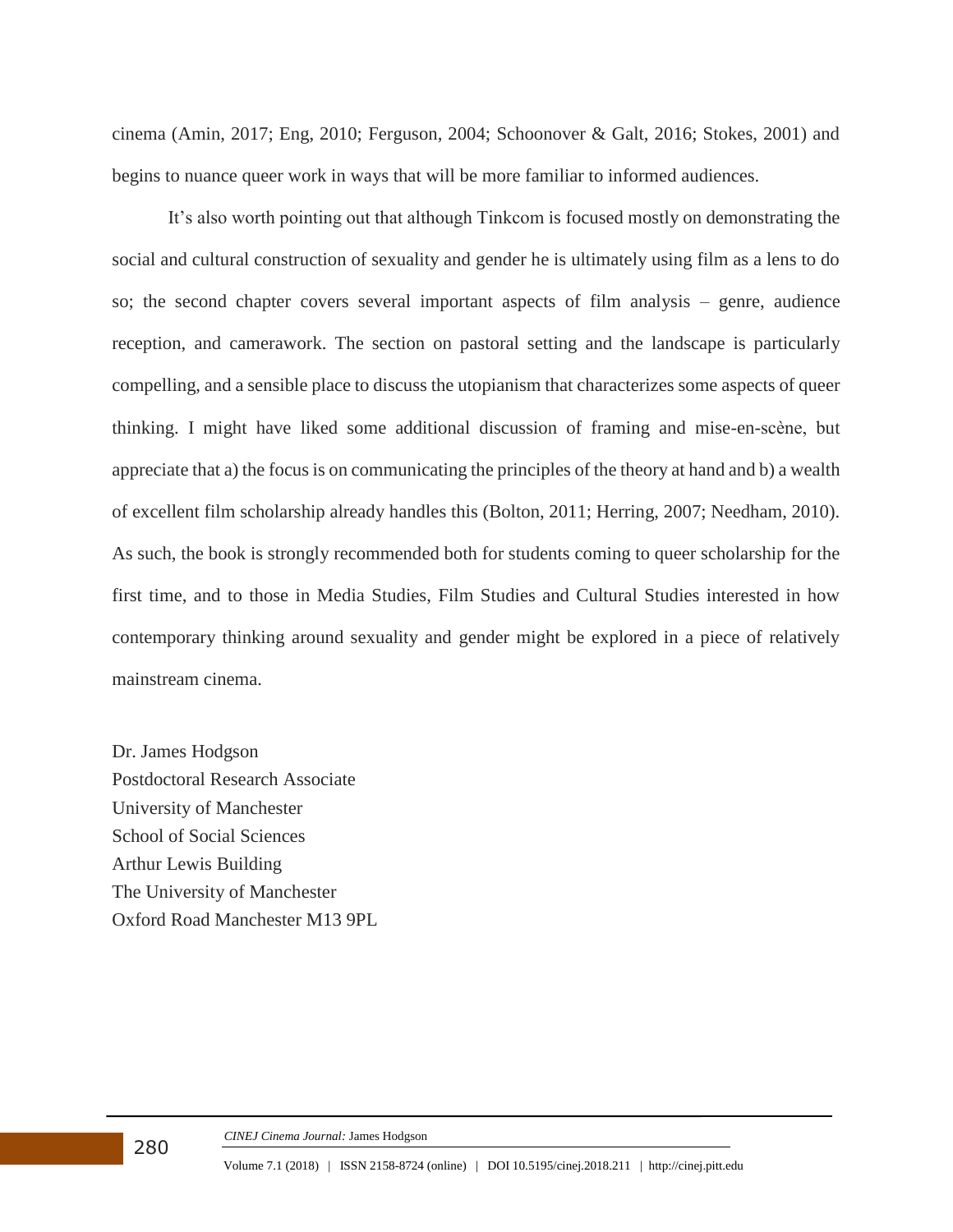### **BIBLIOGRAPHY**

Ahmed, S. (2010). *The promise of happiness*. Duke University Press.

Amin, K. (2017). *Disturbing Attachments: Genet, Modern Pederasty, and Queer History*. Duke University Press.

Bolton, M. (2011). The ethics of alterity: adapting queerness in Brokeback Mountain. *Adaptation*, *5*(1), 35–56.

Butler, J. (1990). Gender trouble and the subversion of identity. *New York and London: Routledge*.

De Lauretis, T. (1991). *Queer theory: Lesbian and gay sexualities*. Indiana Univ Pr.

Edelman, L. (2004). *No future: Queer theory and the death drive*. Duke University Press.

Eng, D. L. (2010). *The feeling of kinship: Queer liberalism and the racialization of intimacy*. Duke University Press.

Ferguson, R. A. (2004). *Aberrations in black: Toward a queer of color critique*. U of Minnesota Press.

Halberstam, J. (2011). *The queer art of failure*. Duke University Press.

Herring, S. (2007). Brokeback Mountain dossier: introduction. *GLQ: A Journal of Lesbian and Gay Studies*, *13*(1), 93–94.

Jagose, A. (2015). The trouble with antinormativity. *Differences*, *26*(1), 26–47.

Lee, Ang. (2005). *Brokeback mountain*. Focus Features.

Needham, G. (2010). *Brokeback mountain*. Edinburgh Univ Press.

Puar, J. K. (2007). *Terrorist assemblages: Homonationalism in queer times*. Duke University Press.

Rumens, N. (2013). Organisation studies: not nearly 'queer enough.' In *Queer presences and absences* (pp. 241–259). Springer.

 *CINEJ Cinema Journal*: Queer Theory and Brokeback Mountain